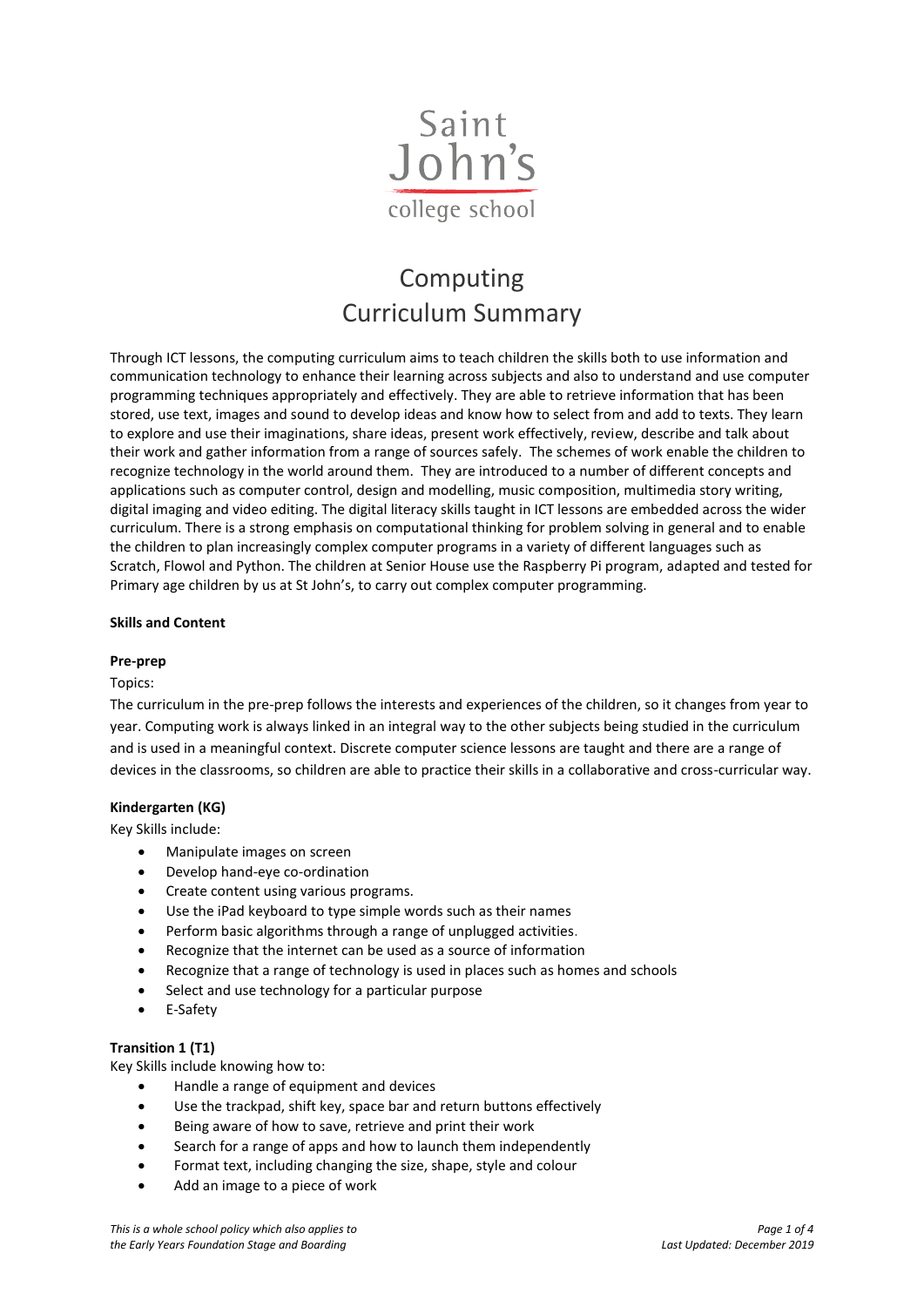- Use the internet safely to research simple information and pictures.
- Copy and paste digital images into another app.
- Perform basic algorithms through a range of apps and unplugged activities
- Program an avatar on screen to follow a set of clear instructions
- Create their own digital images using appropriate apps
- Use a digital device to take photographs and video.
- E-Safety

#### **Transition 2 (T2)**

Key Skills include knowing how to:

- Load, save and print work using a range of programs on a range of different devices including laptops and iPads
- Format and edit text, including changing the font size, colour and style
- Perform more complex algorithms through a range of apps, online resources and unplugged activities.
- Program toys
- Use digital cameras and create animations using video editing techniques
- Create electronic presentations including images, text, voice tags.
- Search child friendly websites to access information
- Be aware of digital communication
- E-Safety

## **Form 1**

Key Skills include knowing how to:

- Navigate to apps and software programs on a range of devices (chromebooks, iPads and laptops)
- Print, save and retrieve their work
- Keep themselves safe online, protect their personal information and understand the importance of strong and weak passwords
- Format text, manipulate text boxes and add images to their work
- Be able to discriminate between data (words, letters, numbers and information), enter data into a database with a predetermined structure and use it to answer straightforward questions and produce bar charts
- Capture and download still photos and video using the digital cameras
- Demonstrate an awareness of their audience and use some of the features of a Google Slides to help them match their work to their audience

Topics:

- File handling / Use technology safely
- Online safety
- Digital presentations
- Toy based coding and control.
- The internet and research
- Databases and Data handling
- Physical computing and control

#### **Form 2**

ICT skills are being taught through STEM lessons, in which science, technology and computing are taught in a cross-curricular way.

Key Skills include:

- Access to Google accounts from Chromebooks.
	- Internet safety
- Google Doc skills including taking and inserting photographs and videos.
- Using Google sheets for data storage and data handling including the production of charts and graphs.
- File handling using Google drive.
- Computer aided design using West Point Bridge Designer.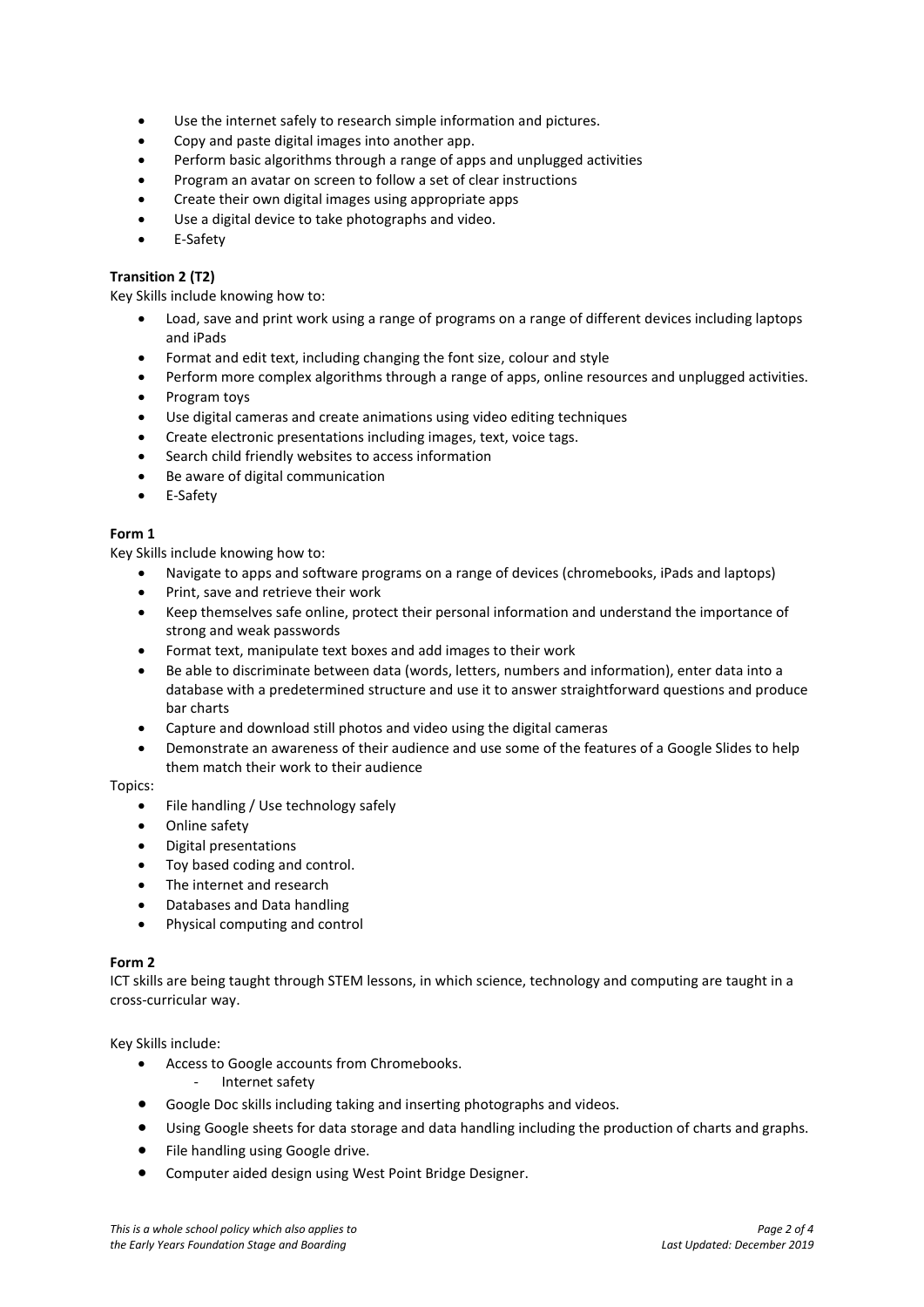- Scratch programming using looping, variables and conditional statements.
- Understand the risks involved in using the internet and how to stay safe.
	- computer control (lighthouse project)

Topics:

- Orientation.
- Structures and bridge design challenge.
- Lighthouse research and design
- Seed germination investigation.
- Flight.
- Forces investigations

# **Form 3**

Key Skills include:

- Network accounts and network security.
- Understand the risks involved in using the internet and how to stay safe.
- Have a good understanding of, and abide by, the Digital Devices guidelines.
- Use internet search engines to carry out research.
- Google accounts for communication send and receive emails safely, with attachments.
- Understand the role of, and use, computer software in design and manufacture.
- Capture and edit video clips, adding captions and effects.
- Use data loggers to capture data, enter data into a database and use it to answer questions, using a variety of graphs.
- Understand commands and programming constructs and program a vehicle.
- Programming in LOGO using a range of constructs including variables and functions.

Topics:

- Induction.
- Google accounts.
- Computer Aided Design and Computer Aided Manufacture, used to make ball mazes in DT.
- Digital video and video editing (Live Movie Maker) creating science videos.
- Data handling.
- LOGO programming

# **Form 4**

Key Skills include:

- Use of Typequick to enhance text entry skills.
- Enter data and use databases to retrieve information through the use of queries and reports.
- Understand the risks involved in using the internet and particularly in social networking and how to use and create social networking pages safely and abide by the Digital Devices Guidelines.
- Understand how to use the internet for publishing information and its advantages and disadvantages.
- Understand and apply the fundamental principles and concepts of computer science, including abstraction, logic, algorithms and data representation.
- Design, write and debug programs that accomplish specific goals, including controlling or simulating physical systems; solve problems by decomposing them into smaller parts
- Use sequence, selection, and repetition in programs; work with variables and various forms of input and output
- Use logical reasoning to explain how some simple algorithms work and to detect and correct errors in algorithms and programs
- Understand computer networks including the internet; how they can provide multiple services, such as the world wide web; and the opportunities they offer for communication and collaboration
- Use search technologies effectively, appreciate how results are selected and ranked, and be discerning in evaluating digital content
- Select, use and combine a variety of software (including internet services) on a range of digital devices to design and create a range of programs, systems and content that accomplish given goals, including collecting, analysing, evaluating and presenting data and information